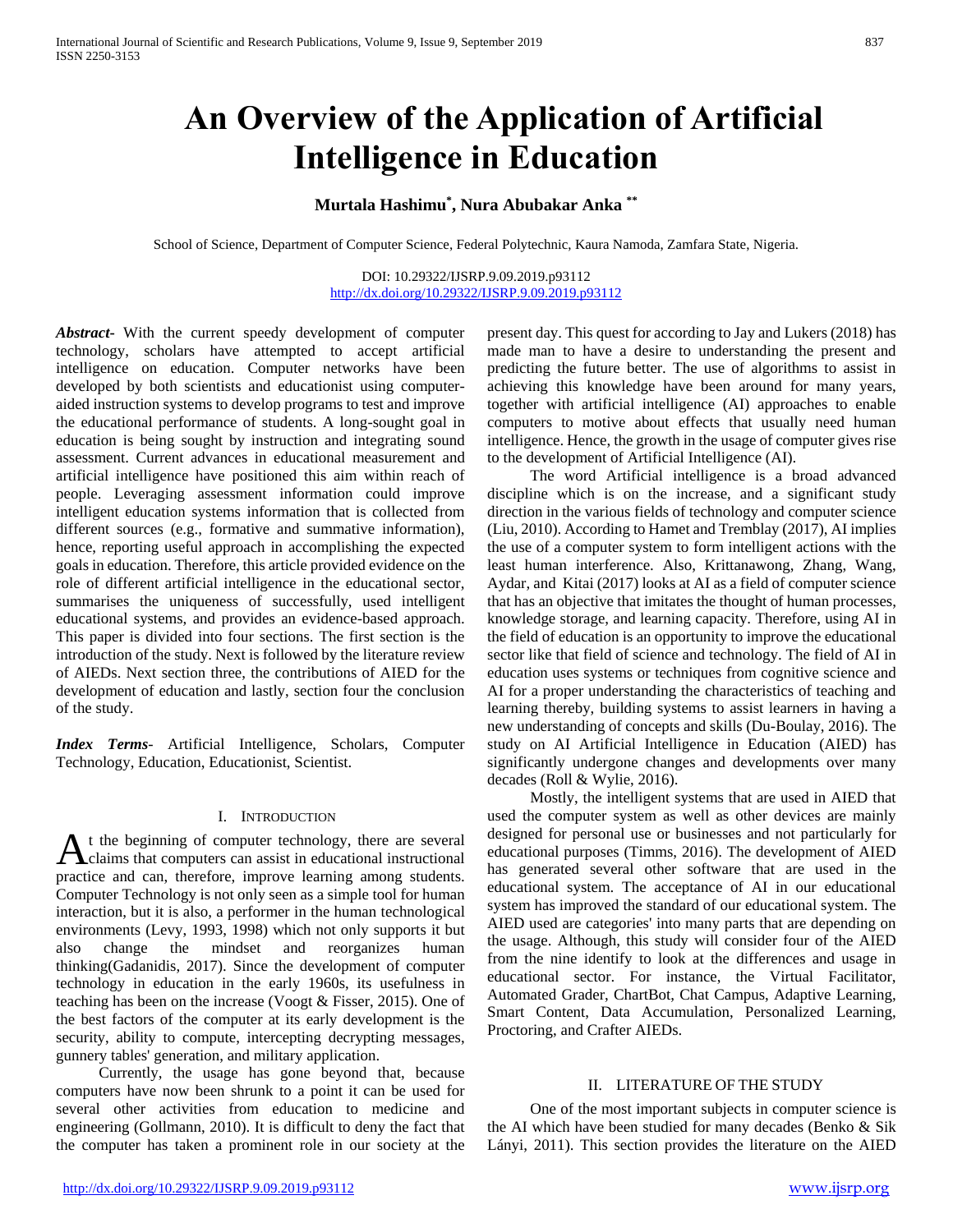softwares used in various educational developments. The section is divided into four subsections. These sub-sections are (i) automated grader, (ii) Adaptive learning, (iii) chatbot, and (iv) virtual facilitator.

### **2.1.1 Automated Grader (AG) AIED**

 This is a smart computer technology used in educational learning environment in evaluating and scoring of students. The concept AG is the basic principles of AI and machine learning that is quick, cheap, and without bias like human beings. There is virtually no denial task conducted using manual grading takes longer time, and making the process highly expensive. The Automated Essay (Grader) Scoring (AES), according to Dikli (2006) is a technology using the computer to score and evaluate the written prose of students. Students to be assessed and make academic excellent among them, the essential element is essay writing. Grader in education is reported to be the most important and useful tool in determining outcomes of learning (Zupanc & Bosnić, 2017). Automated easy in the evaluation of student represents a useful and practical solution to the task. However, Zupanc and Bosnić (2017 identifies the weakness of automated grader is focusing on the vocabulary, limited consideration of text semantics and text syntax.

 The AI that is powered automated grader is one of the newest advanced technologies that schools and colleges are using heavily. This system does not only reduce the over delay and

workload of lecturers, but it also provides less time for making assessments of easy and making the scoring system less complicated. Furthermore, testing of other frameworks has sparked more interest in new approaches to the development of automated grading, using different methods mainly aiming to provide good feedback on the testing skills of the software (Edwards & Pérez-Quiñones, 2007). This has made tutors to consider adding testing techniques using their own courses, in the classroom and making an automated grading system more valuable. Geigle, Zhai, and Ferguson (2016) the automatic grading is an important technology in scaling up learning at all levels.

 Figure 1 below is the automated grader that work and provide predictions that are closely matched to those made by man graders. The software is fast and proves to be reliable when put in used (Sil, Ketelhut, Shelton, & Yates, 2012). The usage of the machine in advance statistical technique is proved to be efficient. The result obtains from the grader is found to be similar to that of a human being. In addition, linear regression techniques is mostly used for model training along with ensuring the use of different other classification and put clothing techniques or assessing and easy. Automated grader represents a practical solution to statistical modeling among teachers and students (Zupanc & Bosnic, 2014). Also, processing of natural language, automatic plagiarism detection, smart techniques is applicable using automated grader.



*Figure 1: Automated Easy Grading System*

## **2.1.2 Adaptive Learning AIED**

 Adaptive learning in the previous work on improving student learning focuses only on a single source of information personalization, like learning style, learning achievement, and

learning style. Other scholars considered based on two primary sources of personalization of information using learning behavior and personal learning style(Tseng, Chu, Hwang, & Tsai, 2008). In learning technology not all are adaptive learning because of their different usages. Adaptive learning is a tool used in educational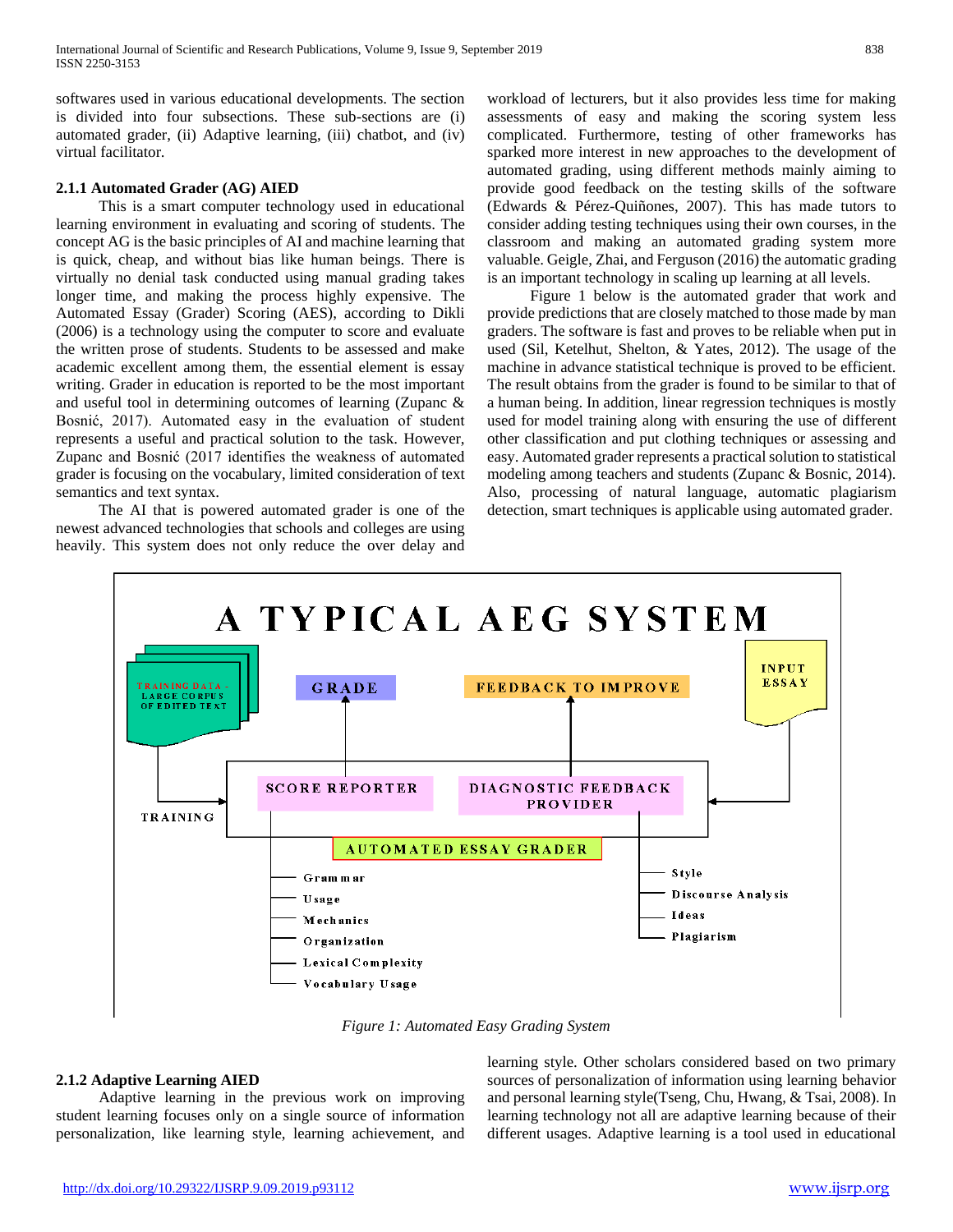technologies which can respond to interactions of students in realtime by providing automatic respond with individual support. Therefore, adaptive learning is becoming increasingly significant when it comes to m-learning (Garcia-Cabot, De-Marcos, & Garcia-Lopez, 2015). The tools for adaptive learning collect information that is specific about students' behavior individually through tracking the way they answer questions. Games that are computer oriented tends to adjust difficulty in adaptive learning, thereby, continuously challenge other players in accordance with their abilities(Sampayo-Vargas, Cope, He, & Byrne, 2013).



*Figure 2.1 Adaptive Learning*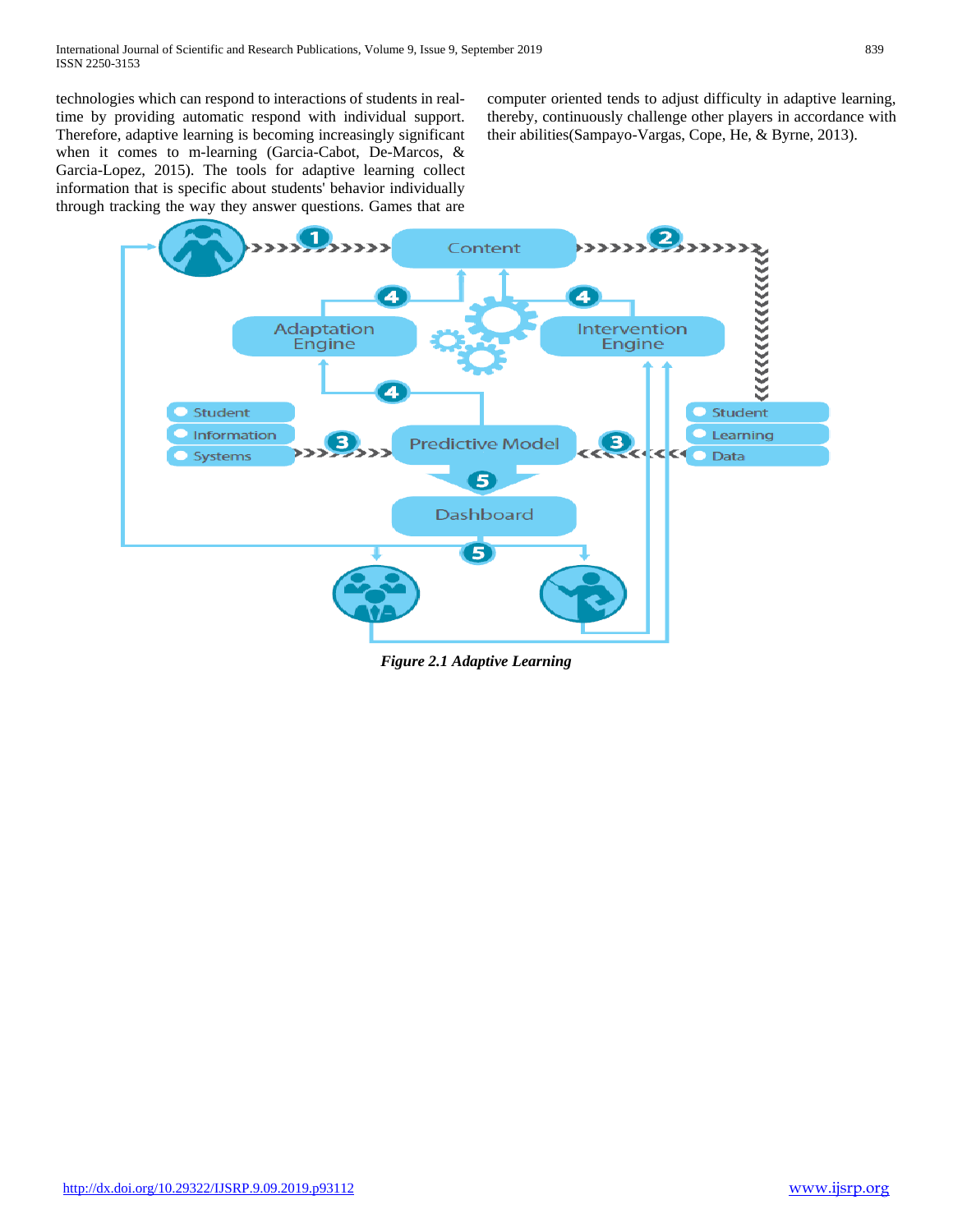

*Figure 2.3 Adaptive Learning Environments*

 Figure 1 and 2 above are the adaptive learning used for educational purposes. They provide a relationship between learning and student-teacher communication.

#### **2.1.3 Chatbots Artificial Intelligence**

 Today, the existence of intelligent agents imitating human characteristics is more relevant than ever.

 The word chatbots were initially coined by Michael Mauldin in 1994 to describe conversational programs. Currently, it is one of the most relevant programs used for human imitating(Neururer, Schlögl, Brinkschulte, & Groth, 2018). Chatbots Is a computer program that allows a conversation via textual or auditory systems. The conversational system in AI is on the increase and bringing more significance to the educational sector, thorough chatbots. This is because Chatbots enables easy or simple interaction between computers and humans(Yan, 2018). The promising alluring and potential of social chatbots commercial values it is used as virtual assistants in many educational settings. Today, the use of chartbots existence is

relevant than ever in imitating characteristics of human(Neururer et al., 2018). The programs are designed to realistically simulate how a man would have the behavior of a conversational partner. Chartbots are usually used in a dialog system for different practical conditions, which include information acquisition or customer service. In some cases, chatbots have sophisticated processing system, but several others are simple to use using keywords at the point of input, thereby, allow for a reply within the closest matching words, or the highest similar word pattern stored in a database.

 Chatbots, is now classify into different categories such as e-commerce via chat, design, developer tools, analytics, customer support, finance, communication, shopping, social, sports, food, education, health, entertainment, games, health, HR, marketing, news, personal, productivity, travel and utilities. Beyond chatbots, Conversational AI refers to the use of messaging apps, speechbased assistants, and chatbots to automate communication and create personalized customer experiences at scale.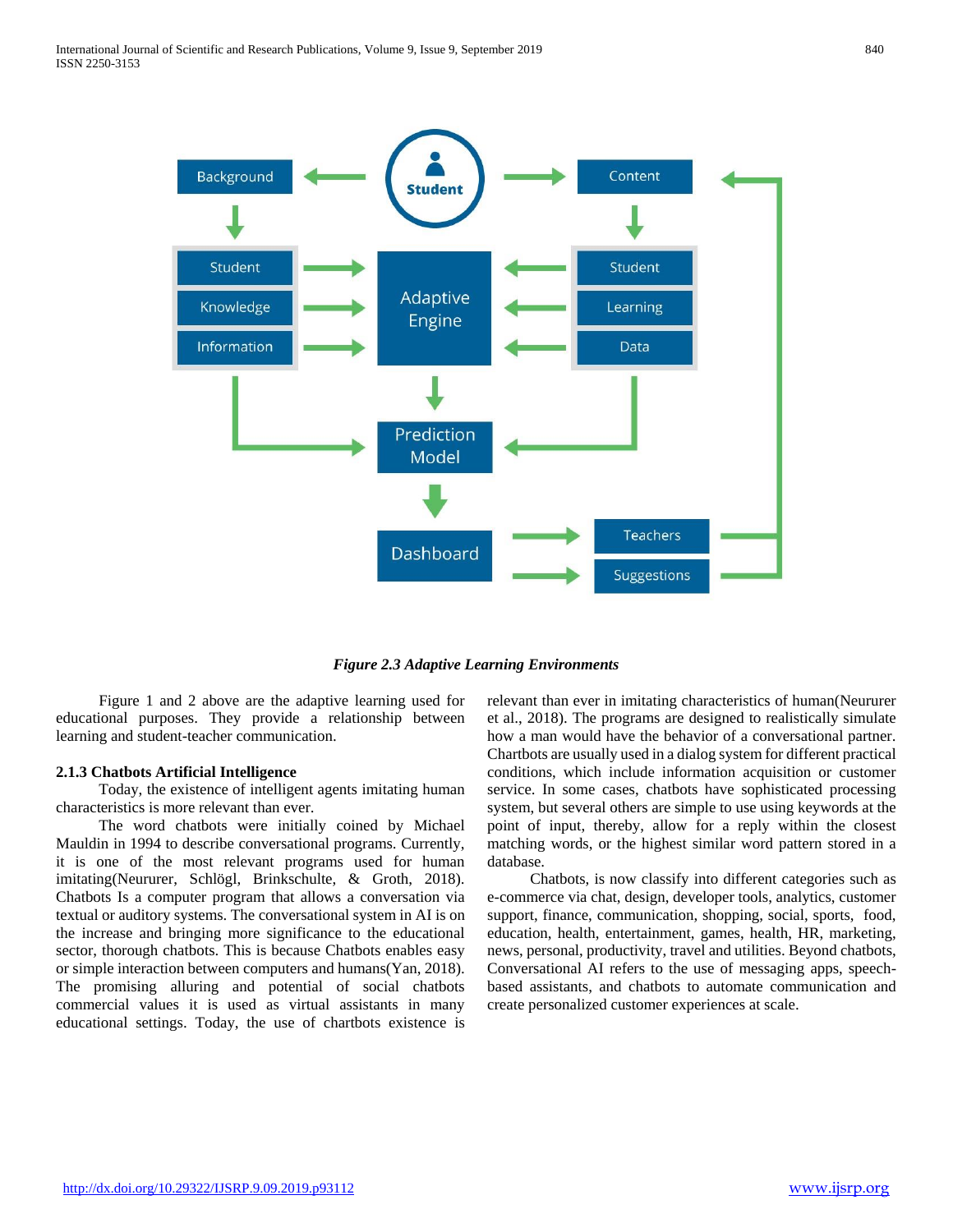

*Figure 2.4 Cahrtbots*

## **2.1.4 Virtual Facilitator AIED**

 In the real world, there is fear that AI will soon replace lecturers by a robot. Within the educational sector, computers have generated a new criterion of differentiation between those who have an issue of becoming included in the technocratic inclination deriving from the day by day use of computer and those who turn out to be isolated by not using them. This dissimilarity improves when computer science and communications come together to bring in virtual educational areas(García & García, 2005). This will happen when the combination of pupil and teacher in the space-time measurement is no longer a requirement, and where the digital text complements the written text, and then the virtual facilitator will take over (Mayer, Warmelink, & Bekebrede, 2013).

Due to the importance of the program and its growth, it has moved to a new technology that is known as the "touchless technology" or "gesture technology" from virtual facilitators. This shows that virtual facilitators can act and respond like human in the same natural way, understanding and responding to both nonverbal and verbal cues. This has grown not only in education, health but in all other areas of human life (Liaw, Chan, Chen, Hooi, & Siau, 2014). The reality of living in a virtual facilitator is taken over by robots in some advanced countries and even developing economies making use of open education. The use of open education has increasingly become more frequent and proliferating (Tan & Pearce, 2012).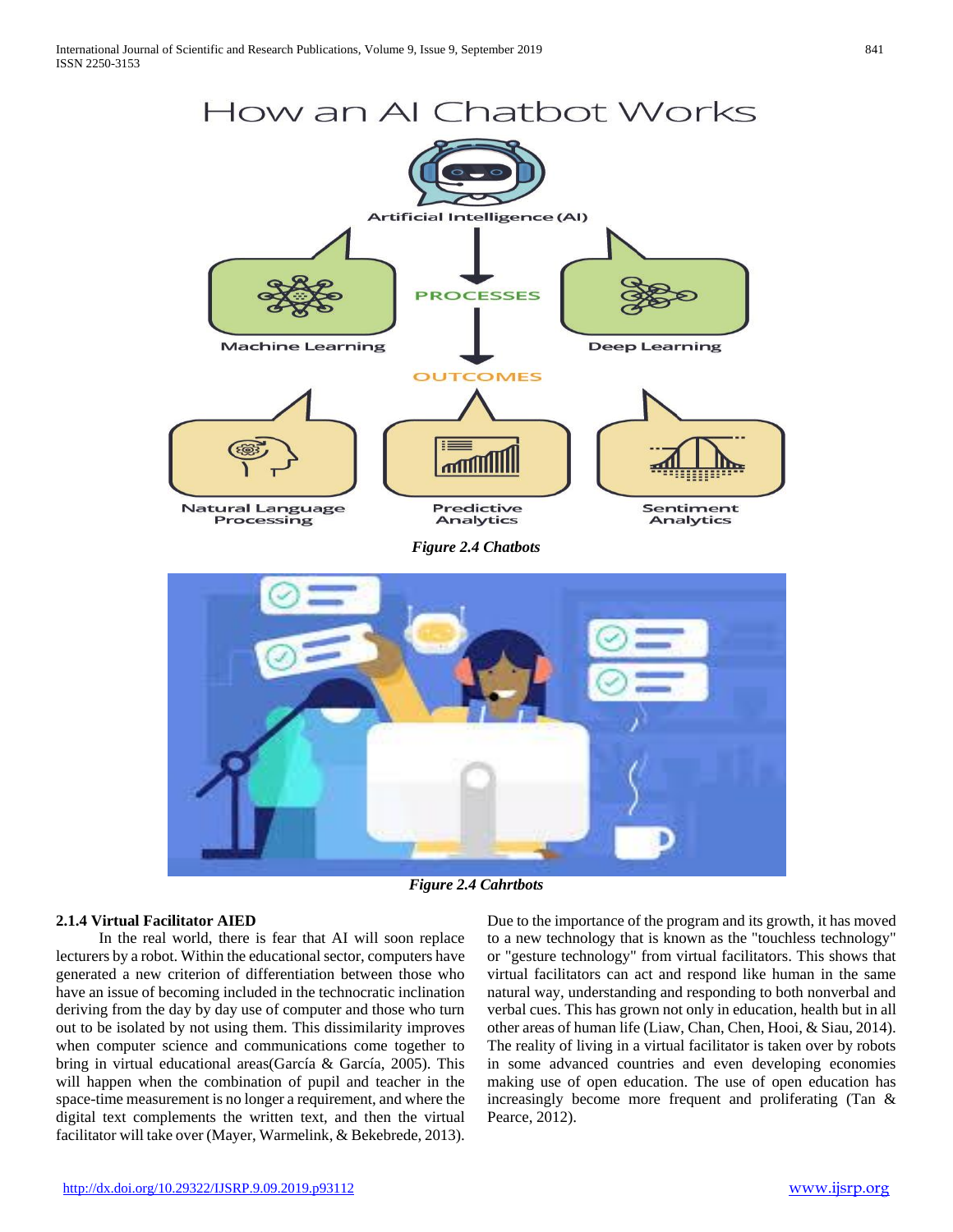

*Figure 2.5 Virtual Facilitator*



*Figure 2.6 Virtual Facilitator Touchless Technology*

## III. CONCLUSION

 The field of computer as a science has been trying to mimic human thought of learning, processes, knowledge storage and capacity for many decades. The introduction of AI in the field of computer science has gain entrance been recognised to take human activity in education and other fields. In the future as provided by the scientist and what is happening currently, human capabilities in the different field has been taken over by AI. The area of AI has become more popular nowadays and is improving for the last decades, shifting attention to it by the computer scientist (Pannu & Student, 2015). Even though scientist measured significant positive effects of AI, some scholars are afraid that mongering is on the higher side to affect the AI development. However, AI philosophers of the future would also strictly put efforts as the 'dark age' of human development (Gurkaynak, Yilmaz, & Haksever, 2016).

#### **REFERENCES**

- [1] Benko, A., & Sik Lányi, C. (2011). History of Artificial Intelligence. In Encyclopedia of Information Science and Technology, Second Edition. https://doi.org/10.4018/978-1-60566-026-4.ch276
- [2] Dikli, S. (2006). An overview of automated scoring of essays. Journal of Technology, Learning, and Assessment.
- [3] Du Boulay, B. (2016). Artificial intelligence as an effective classroom assistant. IEEE Intelligent Systems. https://doi.org/10.1109/MIS.2016.93
- [4] Edwards, S. H., & Pérez-Quiñones, M. A. (2007). Experiences using testdriven development with an automated grader. Journal of Computing Sciences in Colleges.